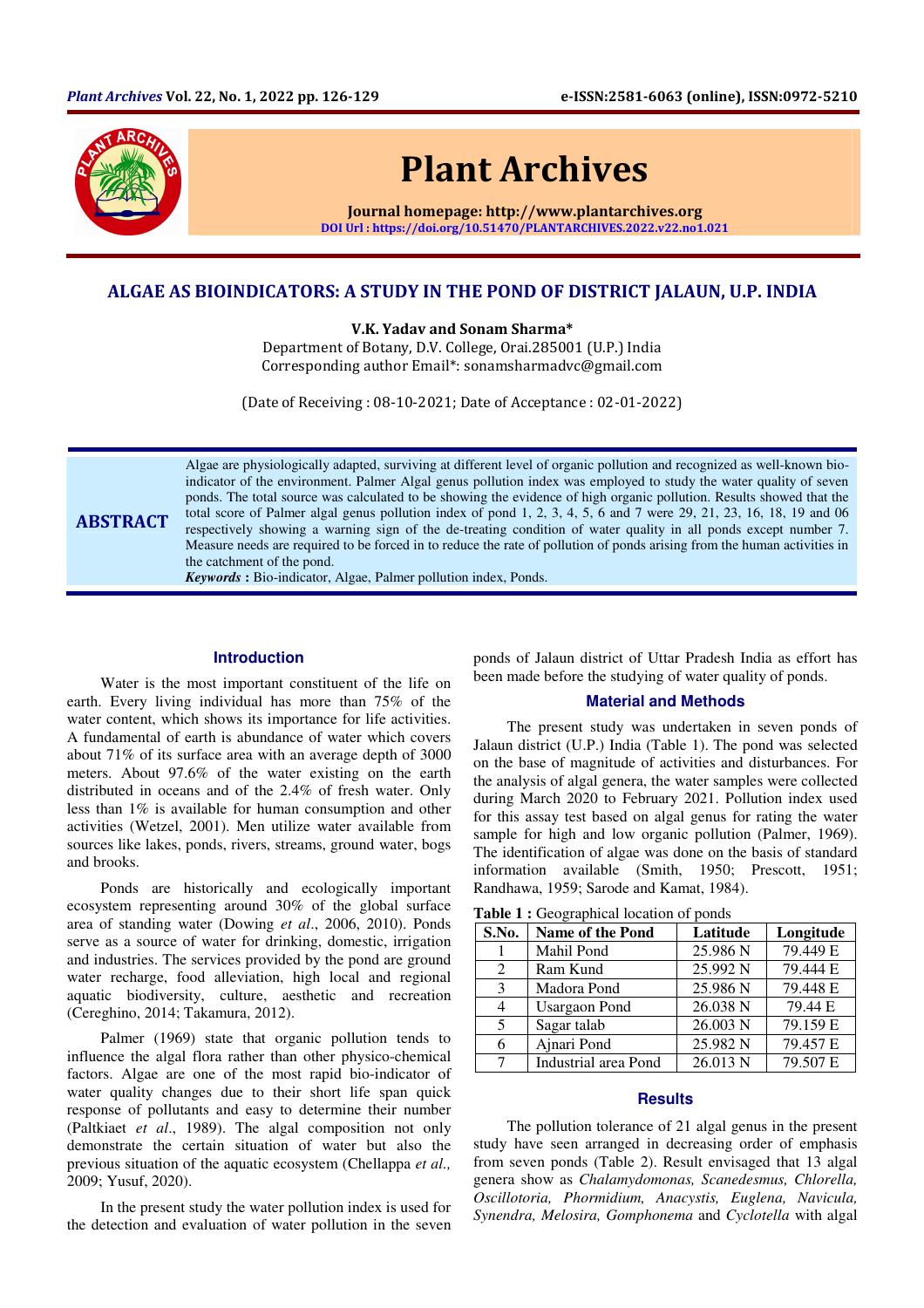pollution index in different ponds of which Chlorophyceae accounted 23%, Cyanophyceae 23%, Euglenophyceae 8% and Bacillariophyceae 46% (Table 3 and Fig. 1). The total score of algal genus pollution index of pond 1, 2, 3, 4, 5, 6 and 7 were 29, 21, 23, 16, 18, 19 and 06 respectively. Thus, it

was observed that the higher score for Palmer index at pond 1, 2, 3 indicating high organic pollution while the total score of ponds 4, 5, 6 showed probable high organic pollution. However, pond 7 indicate lack of organic pollution.



Fig. 1 : Different Class % of algal Pollution index during studies.

| S.No.          | Genus                                      | Group                   | No. of Authors                                | <b>Total points</b> | <b>Ponds</b>             |                          |                          |                          |                          |                          |                |
|----------------|--------------------------------------------|-------------------------|-----------------------------------------------|---------------------|--------------------------|--------------------------|--------------------------|--------------------------|--------------------------|--------------------------|----------------|
|                |                                            |                         |                                               |                     | $\mathbf{1}$             | 2                        | 3                        | 4                        | 5                        | 6                        | 7              |
| 1              | Euglena                                    | F                       | 97                                            | 172                 | $+$                      | $^{+}$                   | $+$                      | $\overline{+}$           |                          | $\overline{+}$           |                |
| $\overline{2}$ | <b>Oscillatoria</b>                        | B                       | 93                                            | 161                 | $+$                      | $^{+}$                   | $+$                      | $\overline{a}$           | $+$                      |                          |                |
| 3              | <b>Chlamydomonas</b>                       | $\mathbf{F}$            | 68                                            | 115                 | $\overline{\phantom{a}}$ | $^{+}$                   | $\overline{+}$           | $\overline{\phantom{a}}$ | $\overline{\phantom{a}}$ | $^{+}$                   | $\equiv$       |
| 4              | <b>Scanedesmus</b>                         | G                       | 70                                            | 112                 | $+$                      | $\blacksquare$           | $\blacksquare$           | $\pm$                    | $\overline{\phantom{a}}$ | $\overline{+}$           |                |
| 5              | <b>Chlorella</b>                           | G                       | 60                                            | 103                 | $+$                      | $^{+}$                   | $\overline{\phantom{a}}$ | $^{+}$                   | $^{+}$                   | ۰                        | $^{+}$         |
| 6              | Nitzchia                                   | D                       | 58                                            | 98                  | $\pm$                    | ۰                        | $\overline{+}$           |                          | $\overline{+}$           | $\overline{+}$           |                |
| $\overline{7}$ | <b>Navicula</b>                            | D                       | 61                                            | 92                  | $+$                      | ٠                        | $+$                      | $\pm$                    | $+$                      |                          |                |
| 8              | Synendra                                   | D                       | 44                                            | 58                  | $+$                      | $\overline{\phantom{a}}$ | $\overline{+}$           | $\sim$                   | $+$                      | $^{+}$                   | ۰              |
| 9              | Phormidium                                 | $\, {\bf B}$            | 37                                            | 52                  | $\pm$                    | $^{+}$                   | ٠                        | $\blacksquare$           |                          |                          | $\overline{+}$ |
| 10             | <b>Melosira</b>                            | D                       | 37                                            | 51                  | $\overline{\phantom{0}}$ | $\overline{+}$           | ÷                        | $\overline{a}$           | $\overline{+}$           |                          |                |
| 11             | Gomphonema                                 | D                       | 35                                            | 48                  | $\pm$                    | $^{+}$                   |                          | $\pm$                    | $^{+}$                   |                          | $\pm$          |
| 12             | Cyclotella                                 | D                       | 35                                            | 47                  | $+$                      | ٠                        | $\overline{+}$           | $\overline{\phantom{a}}$ | $\overline{\phantom{a}}$ | $\overline{+}$           | $\pm$          |
| 13             | <b>Anacystis</b>                           | B                       | 28                                            | 39                  | $+$                      | $+$                      | $\blacksquare$           | $\overline{\phantom{a}}$ | $\overline{\phantom{a}}$ | $\overline{\phantom{0}}$ |                |
| 14             | Anabaena                                   | B                       | 27                                            | 38                  | $+$                      |                          | $\overline{+}$           | $^{+}$                   |                          | $^{+}$                   |                |
| 15             | Fragilaria                                 | D                       | 24                                            | 33                  | $\pm$                    | ۰                        |                          |                          | $^{+}$                   |                          |                |
| 16             | <b>Ulothrix</b>                            | G                       | 25                                            | 33                  | $+$                      | $^{+}$                   | $\overline{+}$           | $^{+}$                   | $\sim$                   | ۰                        |                |
| 17             | <b>Spirulina</b>                           | $\, {\bf B}$            | 17                                            | 25                  | $+$                      | $\overline{\phantom{0}}$ | $\overline{a}$           | $\overline{+}$           | $\blacksquare$           |                          | $\pm$          |
| 18             | <b>Diatome</b>                             | D                       | 19                                            | 22                  | $\overline{\phantom{0}}$ | ۰                        | $\overline{+}$           | $\overline{+}$           | $\overline{\phantom{a}}$ | $\equiv$                 |                |
| 19             | <b>Asterionella</b>                        | D                       | 14                                            | 17                  | $\pm$                    | $^{+}$                   | $\blacksquare$           | $\overline{\phantom{a}}$ | $\overline{+}$           | $\overline{+}$           |                |
| 20             | Cocconies                                  | D                       | 14                                            | 17                  | $+$                      |                          | $\overline{+}$           | ۰                        |                          | $\overline{+}$           |                |
| 21             | <b>Tribonema</b><br>$\sim$<br>$\mathbf{1}$ | G<br>$\sim$<br>$\cdots$ | 10<br>$\sim$<br>$\sim$<br>$\bullet$<br>$\sim$ | 16                  | $+$                      | $\overline{+}$           | ۰                        | $\pm$                    | -                        | $^{+}$                   |                |

|  | <b>Table 2:</b> Pollution tolrent genera of algae from seven ponds of Jalaun district in order of decreasing emphsis (Palmer, 1969) |
|--|-------------------------------------------------------------------------------------------------------------------------------------|
|  |                                                                                                                                     |

Groups: B – bluegreen algae; D – diatom; F – flagellate: G – green;

 $Key: += present; - = absent$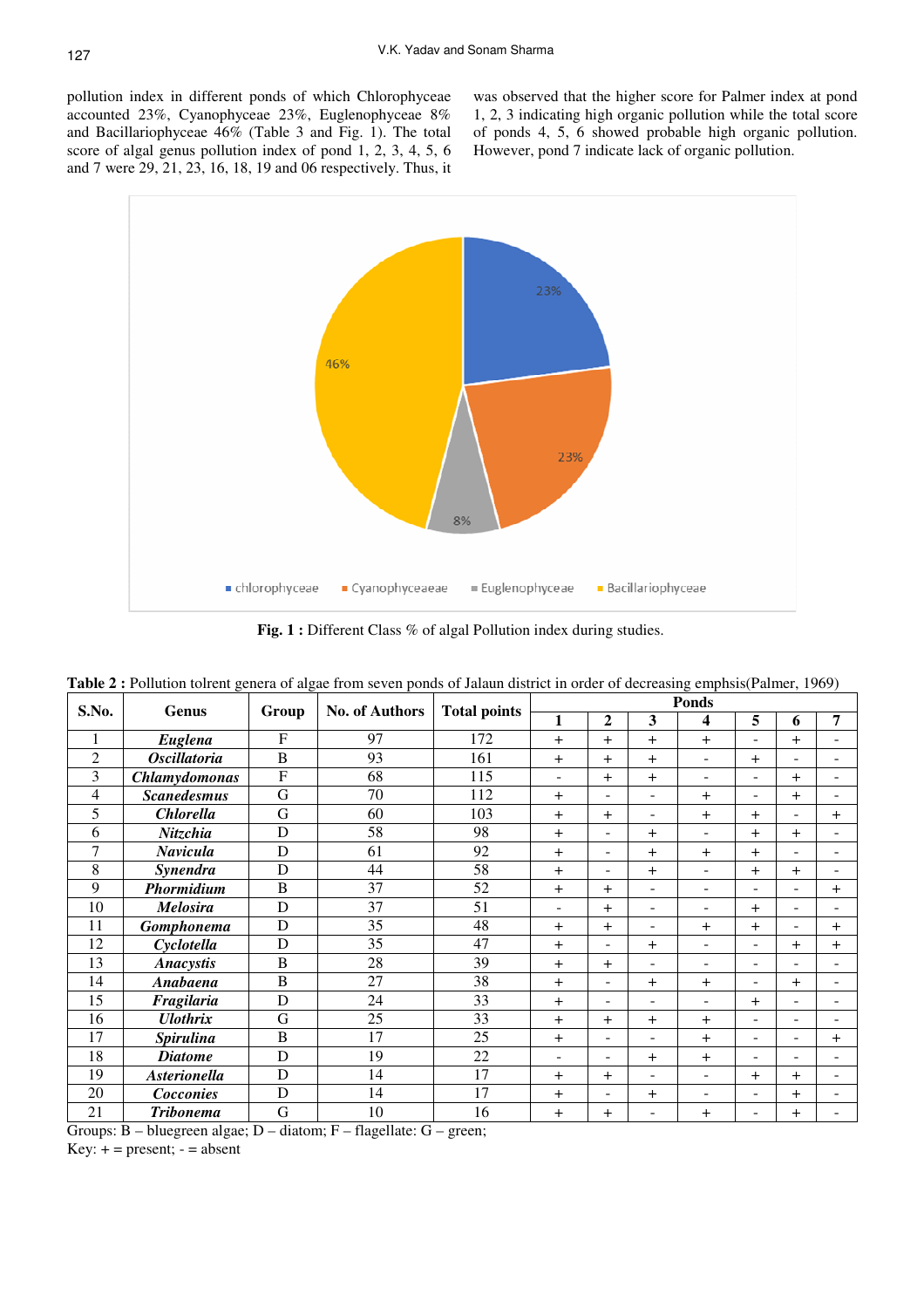|  | Table 3 : Pollution index of algal genera accoding to Palmer (1969) from seven ponds of Jalun district. |  |
|--|---------------------------------------------------------------------------------------------------------|--|
|  |                                                                                                         |  |

| S.No.          | Genus                          | <b>Pollution</b> | <b>Ponds</b>   |              |                  |                         |                |                |                  |
|----------------|--------------------------------|------------------|----------------|--------------|------------------|-------------------------|----------------|----------------|------------------|
|                |                                | index            | 1              | 2            | 3                | $\overline{\mathbf{4}}$ | 5              | 6              | 7                |
|                | <b>Chlamydomonas</b>           | 4                | $\theta$       | 4            | $\overline{4}$   | $\Omega$                | $\Omega$       | 4              | $\mathbf{0}$     |
| $\overline{2}$ | <b>Scanedesmus</b>             | 4                | 4              | $\mathbf{0}$ | $\Omega$         | 4                       | $\Omega$       | 4              | $\boldsymbol{0}$ |
| $\overline{3}$ | <b>Chlorella</b>               | 3                | 3              | 3            | $\boldsymbol{0}$ | 3                       | 3              | $\theta$       | 3                |
|                | CYANOPHYCEAE (23%)             |                  |                |              |                  |                         |                |                |                  |
| 4              | <i><b>Oscillatoria</b></i>     | 5                | 5              | 5            | 5                | $\Omega$                | 5              | $\theta$       | $\mathbf{0}$     |
| 5              | Phormidium                     |                  |                |              | $\Omega$         | $\Omega$                | $\Omega$       | $\theta$       |                  |
| 6              | <b>Anacystis</b>               |                  | H              |              | $\mathbf{0}$     | $\Omega$                | $\theta$       | $\theta$       | $\mathbf{0}$     |
|                | EUGLENOPHYCEAE (08%)           |                  |                |              |                  |                         |                |                |                  |
| 7              | Euglena                        | 5                | 5              | 5            | 5                | 5                       | $\Omega$       | 5              | $\mathbf{0}$     |
|                | <b>BACILLARIOPHYCEAE (46%)</b> |                  |                |              |                  |                         |                |                |                  |
| 8              | Nitzia                         | 3                | 3              | $\theta$     | 3                | $\Omega$                | 3              | 3              | $\mathbf{0}$     |
| 9              | <b>Navicula</b>                | 3                | 3              | $\theta$     | 3                | 3                       | 3              |                | $\Omega$         |
| 10             | Synendra                       | $\overline{c}$   | $\overline{2}$ | $\theta$     | $\overline{2}$   | $\Omega$                | $\overline{2}$ | $\overline{2}$ | $\theta$         |
| 11             | <b>Melosira</b>                |                  | $\theta$       |              | $\Omega$         | $\Omega$                |                | $\theta$       | 1                |
| 12             | Gomphonema                     |                  |                |              | $\boldsymbol{0}$ |                         |                | $\mathbf{0}$   | $\mathbf{0}$     |
| 13             | Cyclotella                     |                  |                | $\Omega$     | 1                | $\Omega$                | $\Omega$       | 1              | 1                |
|                | <b>TOTAL SCORE</b>             |                  | 29             | 21           | 23               | 16                      | 18             | 19             | 6                |

#### **Discussion**

Thirteen pollution tolerant algae were recorded in seven ponds during this period of the study. Occurrence of *Euglena*  and *Oscillatoria* was found to be the most active participant which may be considered to be good indicator of highly pollution tolerant algae, reliable indicator of eutrophication (Patrick, 1965). The genera like *Euglena, Scenedesmus, Chlamydomonas, Chlorella, Phormidium, Nitzia, Occilotoria, Synendra, Gomphonema, Cylotella, Anabaena* were recorded and were found to be considered indicator of organic pollution in view of result of Palmer Pollution Index (Palmer, 1969). It has been observed that the presence of all algal genus pollution was found in pond 1, 2 and 3 showed that high organic pollution as recorded in various water bodies also (Begum *et al*., 2007; Roy, 2015; Ferdoushi, 2019; Mahadev *et al*., 2019). Similarly ponds 4, 5 and 6 showed evidence of high organic pollution supported by various worker (Bhuiyan and Khondker, 2017; Khan *et al*., 2019). Yusuf (2020) reported that the presence of organic pollution indicated *Clostridium, Navicula, Nitzia, Synendra, Chlamydomonas, Anacystis i*s a warning sign of the degenerating condition of water quality in Nasarwar reservoir and also found the contribution of each class of phytoplankton in term of composition was in order Bacillariophyceae > Chlorophyceae > Cyanophyceae > Euglenophyceae. The similar trends also found in the present study except Chlorophyceae and cyanophyceae showed similar contribution.

The present study has been made to determine the pollution status of different ponds which will be indicative of the pollutants entering the ponds. Such studies are recommended so that the pollution control measure can be adopted.

## **Conclusion**

The ponds are very useful and important ecosystem which harbour a vast majority of regional biodiversity which is declining due to anthropogenic drivers and climate change. There is urgent need of scientist and social workers to find out the measures to protect and conserve the ponds as they are economically important for human societies. Some of the

suggested measure for pond conservation are educate the public regarding the services they provided to mankind for free of cost, cheque the nutrient and sewage input, Phytoremediation of nutrient and heavy metals, protect against the invasive vegetation and continuous monitoring of ponds.

#### **References**

- Begum, M.; Hossain, M.Y.; Wahab, M.A.; Ahmed, Z.F.; Alam, M.J. and Shah (2007). Effects of Iso-nutrient fertilization on plankton production in Earthen Ponds of Bangladesh. *Pakistan Journal of Biological Sciences,* 1221-1228.
- Bhuiyan, M.A.H. and Khondker, M. (2017). Seasonal variation of water quality of Dharma Sagar of Comilia City. *Bangladesh J. Bot.* 46(3): 971-978.
- Cereghino, R.; Boix, D.; Cauchie, H.M.; Martens, K. and Oertli, B. (2014). The ecological role of ponds in a changing world, *Hydrobiologia*, 723: 1-6.
- Chellappa, N.T.; Camara, F.R.A. and Rocha, O. (2009). Phytoplankton community: indicator of water quality in the Armando Ribeiro Goncalaves Reservoir and Pataxo Channel, Rio Grande do Norte, Brazil, *Brazilian Journal of Biology–Revista Brasileira de biologia*, 69(2): 241-251.
- Dowing, J.A. (2010). Emerging global role of small lakes and pond: little things mean a lot, *Limnetica*, 29: 9-24.
- Dowing, J.A.; Praire, Y.T.; Cole, J.J.; Dwarte, C.M.; Tranvik, L.J.; Striege, R.G.; MC Dowell, W.M.; Kortlainen, P.; Caraco, N.F.; Melack, J.M. and Middleburg, J.J. (2006). The global abundance and size distribution of lakes, ponds and impoundments, *Limnology and Ocenography,* 51: 2388-2397.
- Ferdoushi, Z.; Hossain, F.; Naher, M.J.; Hassan, O. and Arafat, Y. (2019). Limnmlogical study of Shuksagar Lake in Dinajpur District. *Bangladesh J. Fish*, 31(1): 101-109.
- Khan, N.S. and Islam, S. (2019). State the Organic Pollution Level in Rain Fed Ponds, Noakhali, Bangladesh. *International Journal of Fisheries and Aquatic Studies,* 7(5): 438-441.